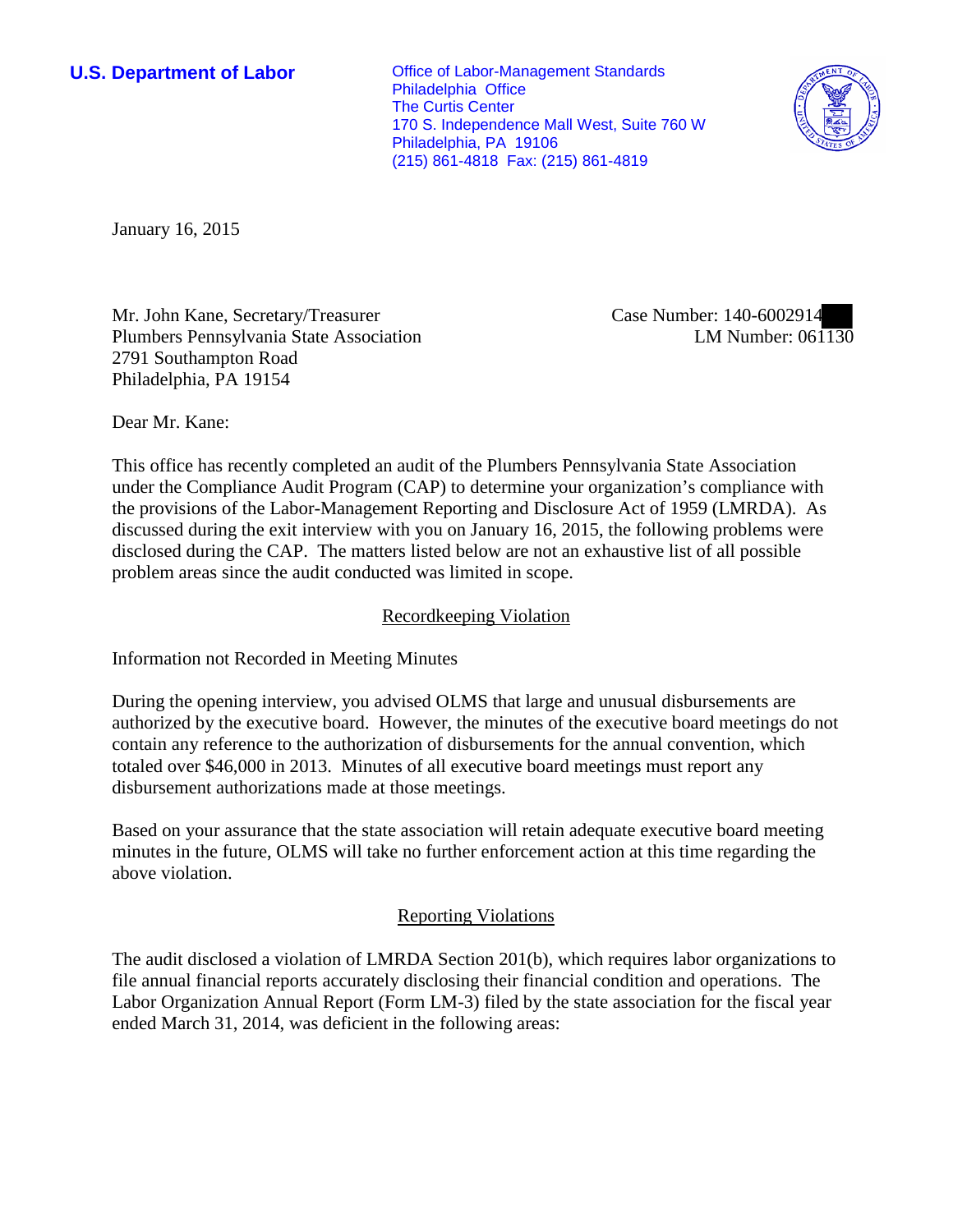Mr. John Kane January 16, 2015 Page 2 of 3

### 1. Cash Reconciliation

The figures reported in Statements A and B on page 4 of the state association's 2014 LM-3 report are not the correct figures according to the state association's books after reconciliation to the bank statements.

## 2. PAC Funds

Item 12 (During the reporting period did your organization have a political action committee (PAC) fund?) was incorrectly answered, "No." The state association had its own PAC fund during fiscal year 2014. Also, the state association did not provide the required information regarding its PAC fund in Item 56 (Additional Information). As stated in the LM-3 report instructions, the full name of each separate political action committee (PAC), the name of any government agency with which the PAC has filed a publicly available report, and the relevant PAC file number must be reported in Item 56.

3. Disbursements to Officers

The state association did not report the name of Vice President in Item 24 (All Officers and Disbursements to Officers). The state association must report in Item 24 all persons who held office during the year, regardless of whether they received any payments from the state association.

The state association did not include indirect disbursements in the amount of \$148.83 to former Secretary/Treasurer in Item 24 (All Officers and Disbursements to Officers). It appears the state association erroneously reported these payments in another item number on the LM report.

The state association must report most direct disbursements to state association officers and some indirect disbursements made on behalf of its officers in Item 24. A "direct disbursement" to an officer is a payment made to an officer in the form of cash, property, goods, services, or other things of value. See the instructions for Item 24 for a discussion of certain direct disbursements to officers that do not have to be reported in Item 24. An "indirect disbursement" to an officer is a payment to another party (including a credit card company) for cash, property, goods, services, or other things of value received by or on behalf of an officer. However, indirect disbursements for temporary lodging (such as a union check issued to a hotel) or for transportation by a public carrier (such as an airline) for an officer traveling on union business should be reported in Item 48 (Office and Administrative Expense).

#### 4. Disbursements to Employees

The state association did not include payments to employees totaling \$1,500 in the amounts reported in Item 46 (To Employees). It appears the state association erroneously reported these payments in another item number on the LM report. As stated in the LM-3 instructions, the total of all salaries, allowances, travel advances which are not considered